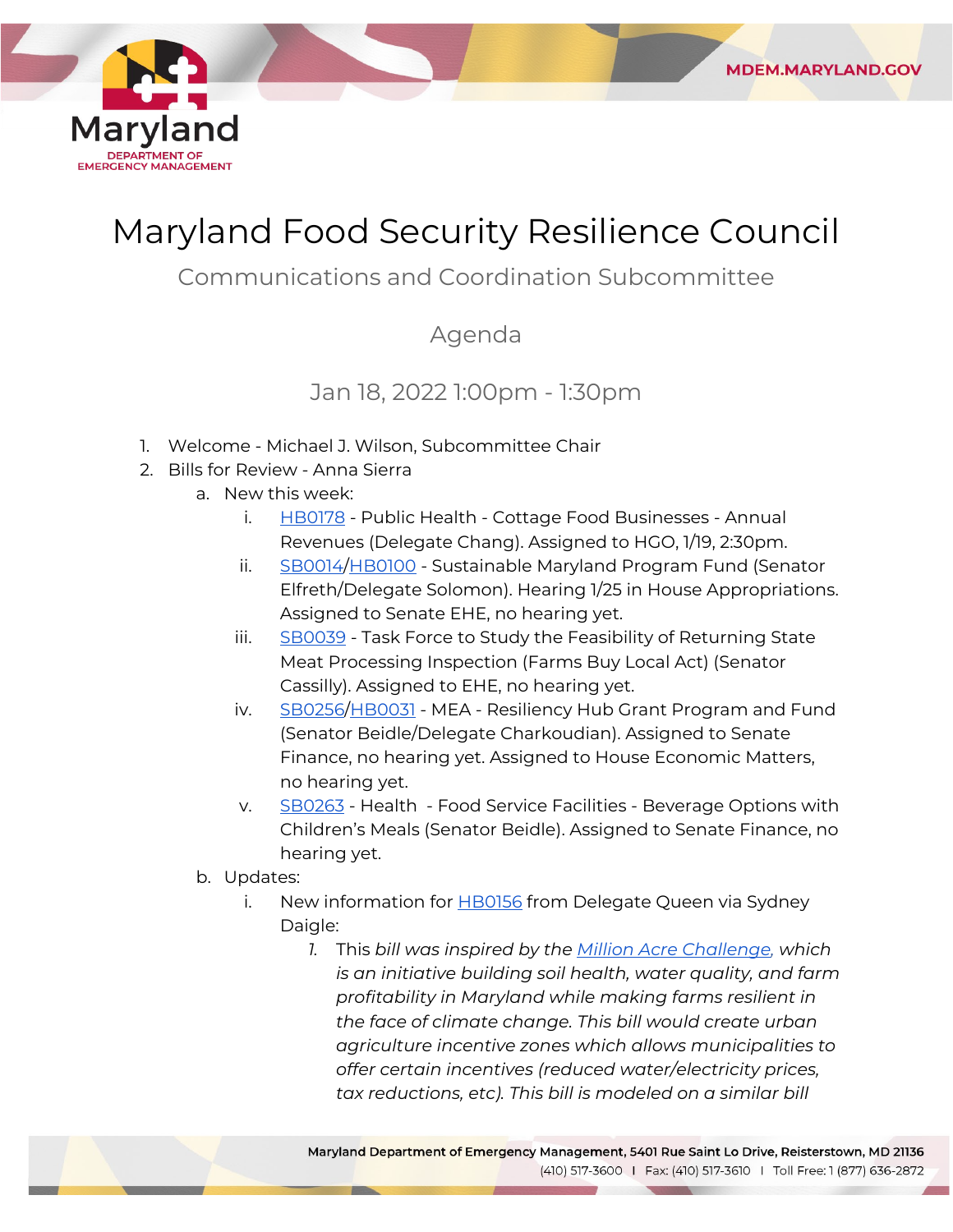



*passed in Illinois. "Locally-Grown" is being used to broadly refer to jurisdictions in Maryland. The specifics of the application process is being left to local jurisdictions, as they would best know what metrics would be appropriate. The bill would require the application procedure to identify the number of jobs created, maintained, or supported, but does not specify a minimum number. If a minimum number was created it would be determined by local governments. If you have suggestions on how to strengthen, clarify, or improve this bill please provide them and we will certainly consider them.*

- ii. Hearing has been set for [SB0124](https://mgaleg.maryland.gov/mgawebsite/Legislation/Details/SB0124?ys=2022RS)  Public Schools Grant Program to Reduce and Compost School Waste
- 3. Hearing Schedule Week of 1/17
	- a. 1/19 House
		- i. [HB0147](https://mgaleg.maryland.gov/mgawebsite/Legislation/Details/hb0147)  Maryland Farms and Families Fund, Maryland Food and Agricultural Resiliency Mechanism Grant Program, and Maryland Farm-to-School Meal Grant Pilot Program - Alterations and Establishment (Environment and Transportation; 13:00)
		- ii. [HB0156](https://mgaleg.maryland.gov/mgawebsite/Legislation/Details/hb0156)  Local Governments Urban Agricultural Incentive Zones - Authorization (Environment and Transportation; 13:00)
	- b. 1/19 Senate
		- i. [SB0124](https://mgaleg.maryland.gov/mgawebsite/Legislation/Details/SB0124?ys=2022RS)  Public Schools Grant Program to Reduce and Compost School Waste (Education, Health, and Environmental Affairs; 13:00)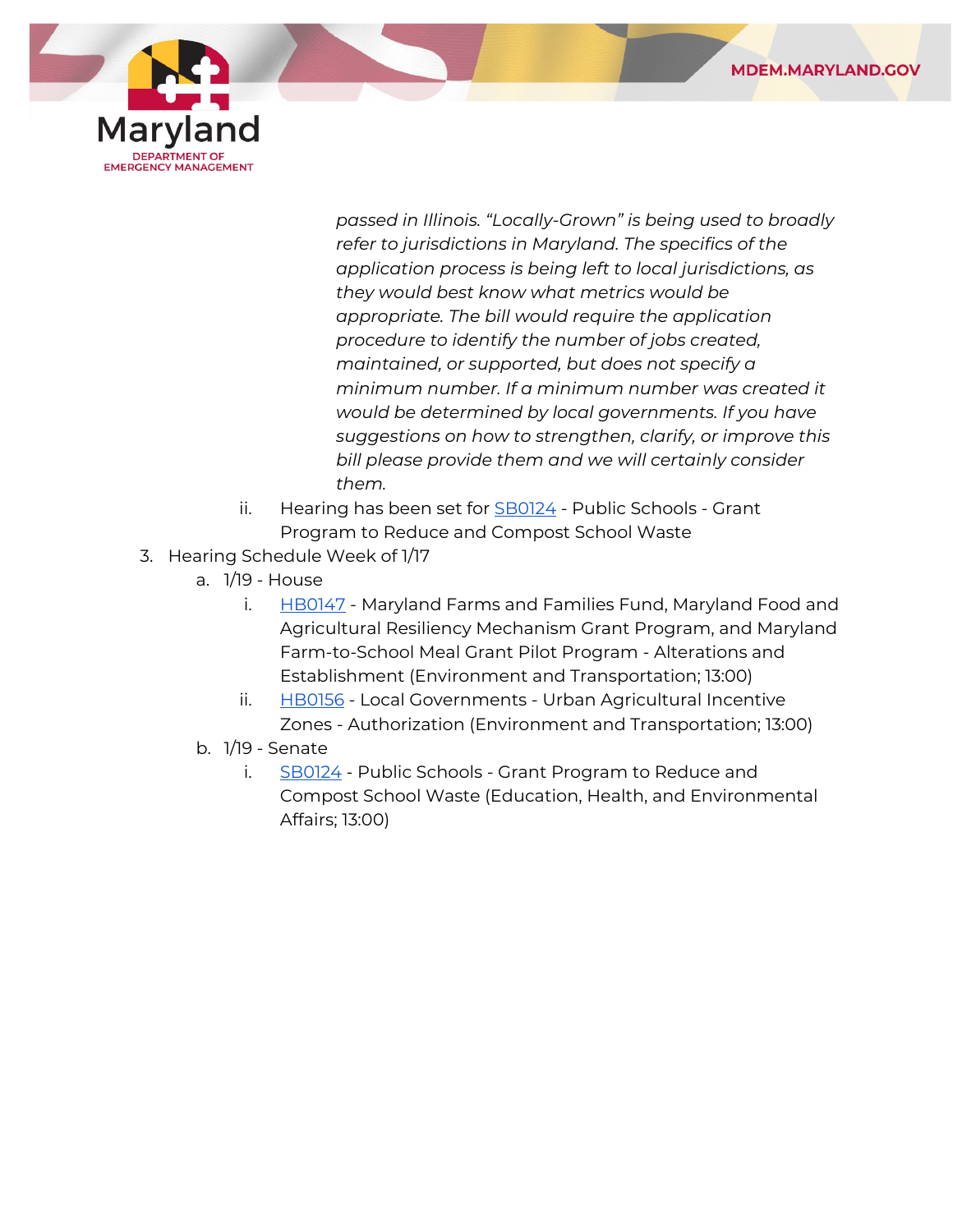

#### **2022 Legislation Full List**

| Bill #                                                                                                                                                   | Cross-<br>file | Title                                                                                                                                                                                                 | <b>Sponsor</b>                     | <b>Hearing Date</b>                                                                                                                         |
|----------------------------------------------------------------------------------------------------------------------------------------------------------|----------------|-------------------------------------------------------------------------------------------------------------------------------------------------------------------------------------------------------|------------------------------------|---------------------------------------------------------------------------------------------------------------------------------------------|
| HB0147 SB0121                                                                                                                                            |                | Maryland Farms and Families Fund,<br>Maryland Food and Agricultural Resiliency<br>Mechanism Grant Program, and Maryland<br>Farm-to-School Meal Grant Pilot Program -<br>Alterations and Establishment | Del. Charkoudian<br>Senator Hester | House Hearing 1/19, 13:00<br><b>Environment &amp;</b><br>Transportation)                                                                    |
| Discussion: No discussion<br>Recommendation: Support                                                                                                     |                |                                                                                                                                                                                                       |                                    |                                                                                                                                             |
|                                                                                                                                                          | HB0150 SB0124  | Public Schools - Grant Program to Reduce<br>and Compost School Waste                                                                                                                                  | Solomon<br>Senator Hettleman       | Senate Hearing 1/19, 13:00<br>(Education, Health, and<br>Dels. Charkoudian and Environmental Affairs)<br>No House Hearing set as of<br>1/14 |
| Discussion: Consensus that this bill aligns with the FSRC goals. Highlighted the equity focus and food refusal<br>capability.<br>Recommendation: Support |                |                                                                                                                                                                                                       |                                    |                                                                                                                                             |
| <b>HB0156</b>                                                                                                                                            |                | Local Governments - Urban Agricultural<br>Incentive Zones - Authorization                                                                                                                             | Delegate Queen                     | Hearing 1/19, 13:00<br><b>Environment &amp;</b>                                                                                             |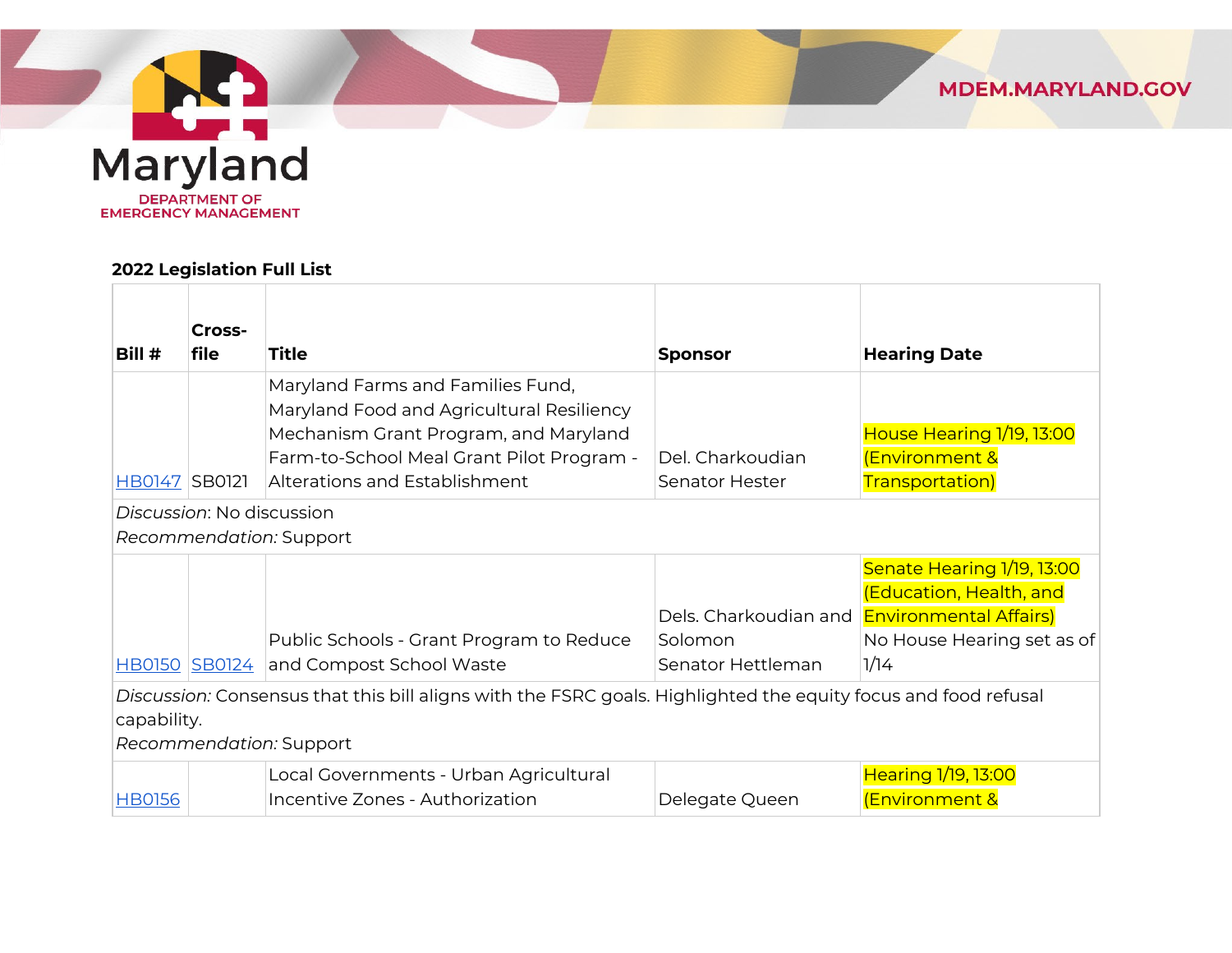

Maryland **DEPARTMENT OF EMERGENCY MANAGEMENT** 

|                                                                                                                     |                           |                                                     |                         | Transportation)           |  |
|---------------------------------------------------------------------------------------------------------------------|---------------------------|-----------------------------------------------------|-------------------------|---------------------------|--|
| Discussion: Some questions about this bill, particularly surrounding the boundaries of the zones and the definition |                           |                                                     |                         |                           |  |
| of "local."                                                                                                         |                           |                                                     |                         |                           |  |
|                                                                                                                     |                           | Action: Sydney will reach out for more information. |                         |                           |  |
|                                                                                                                     |                           | Recommendation: Monitor                             |                         |                           |  |
|                                                                                                                     |                           |                                                     | <b>Delegate Fraser-</b> |                           |  |
|                                                                                                                     |                           | Climate Crisis and Environmental Justice            | Hidalgo                 | No hearing date in either |  |
| <b>HB0171</b>                                                                                                       | <b>SB0135</b>             | ∣Act                                                | Senator Kramer          | chamber set as of 1/14    |  |
|                                                                                                                     | Discussion: No discussion |                                                     |                         |                           |  |
|                                                                                                                     |                           | Recommendation: Monitor                             |                         |                           |  |
|                                                                                                                     |                           |                                                     |                         | 1/25, 13:00               |  |
|                                                                                                                     |                           | Counties and State Legislative Districts -          |                         | (Environment &            |  |
| <b>HB0179</b>                                                                                                       |                           | <b>Food Environment Reports</b>                     | Del. Amprey             | Transportation)           |  |
| Discussion: Interest in understanding more about motivation of the legislators, and believe not including           |                           |                                                     |                         |                           |  |
| restaurants and prepared food is a missed opportunity.                                                              |                           |                                                     |                         |                           |  |
| Action: Sydney offered to reach out for additional information. Delegate Queen's office responded on 1/12           |                           |                                                     |                         |                           |  |
| Recommendation: Monitor                                                                                             |                           |                                                     |                         |                           |  |
|                                                                                                                     |                           |                                                     |                         | 2/2, 13:00                |  |
|                                                                                                                     |                           | Environment - On-Farm Composting                    |                         | (Environment &            |  |
| <b>HB0184</b>                                                                                                       |                           | Facilities - Permit Exemption                       | Del. Shetty             | Transportation)           |  |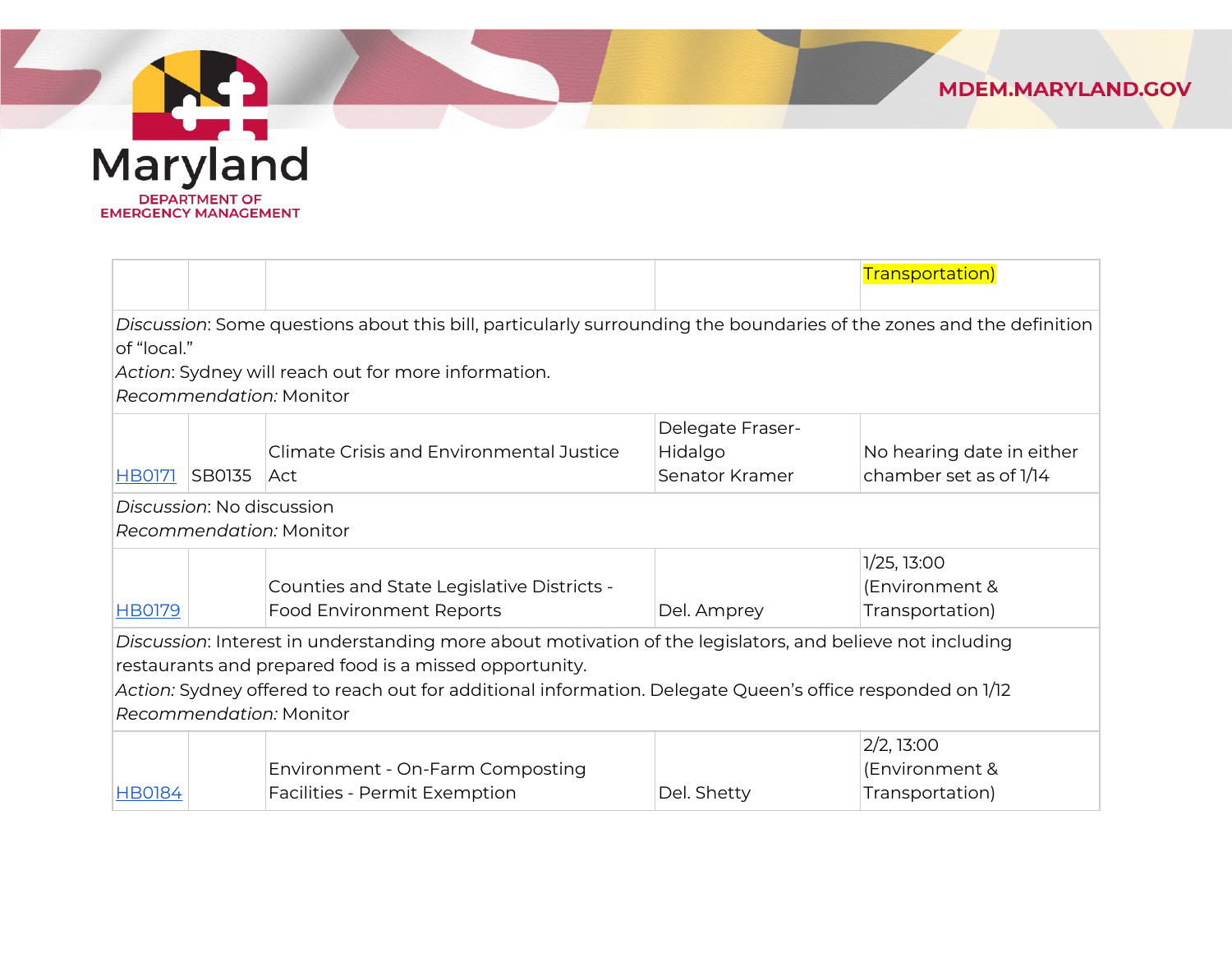

*Discussion*: Dr. Lansing believes it removes the requirement to place a concrete pad, thus reducing the cost of onfarm composting.

*Action*: Dr. Lansing offered to reach out and get additional information on this bill to confirm understanding. *Recommendation:* Monitor

|             | iii.            | Public Health - Cottage<br>Food Businesses -<br><b>Annual Revenues</b> | Del. Chang                          | House Hearing 2/2, 13:00<br>(Environment &<br>Transportation)<br>None in the Senate as of<br>1/14 |
|-------------|-----------------|------------------------------------------------------------------------|-------------------------------------|---------------------------------------------------------------------------------------------------|
| Discussion: |                 |                                                                        |                                     |                                                                                                   |
|             | Recommendation: |                                                                        |                                     |                                                                                                   |
|             | VI.             | Sustainable Maryland Program Fund                                      | Senator Elfreth<br>Delegate Solomon | House Hearing 1/25, 13:00<br>(Appropriations)<br>None in the Senate as of<br>1/14                 |
| Discussion: |                 |                                                                        |                                     |                                                                                                   |
|             | Recommendation: |                                                                        |                                     |                                                                                                   |
|             | ix.             | Task Force to Study the<br>Feasibility of Returning                    | Se<br>X.<br>nat                     | Assign<br>Xİ.<br>ed to                                                                            |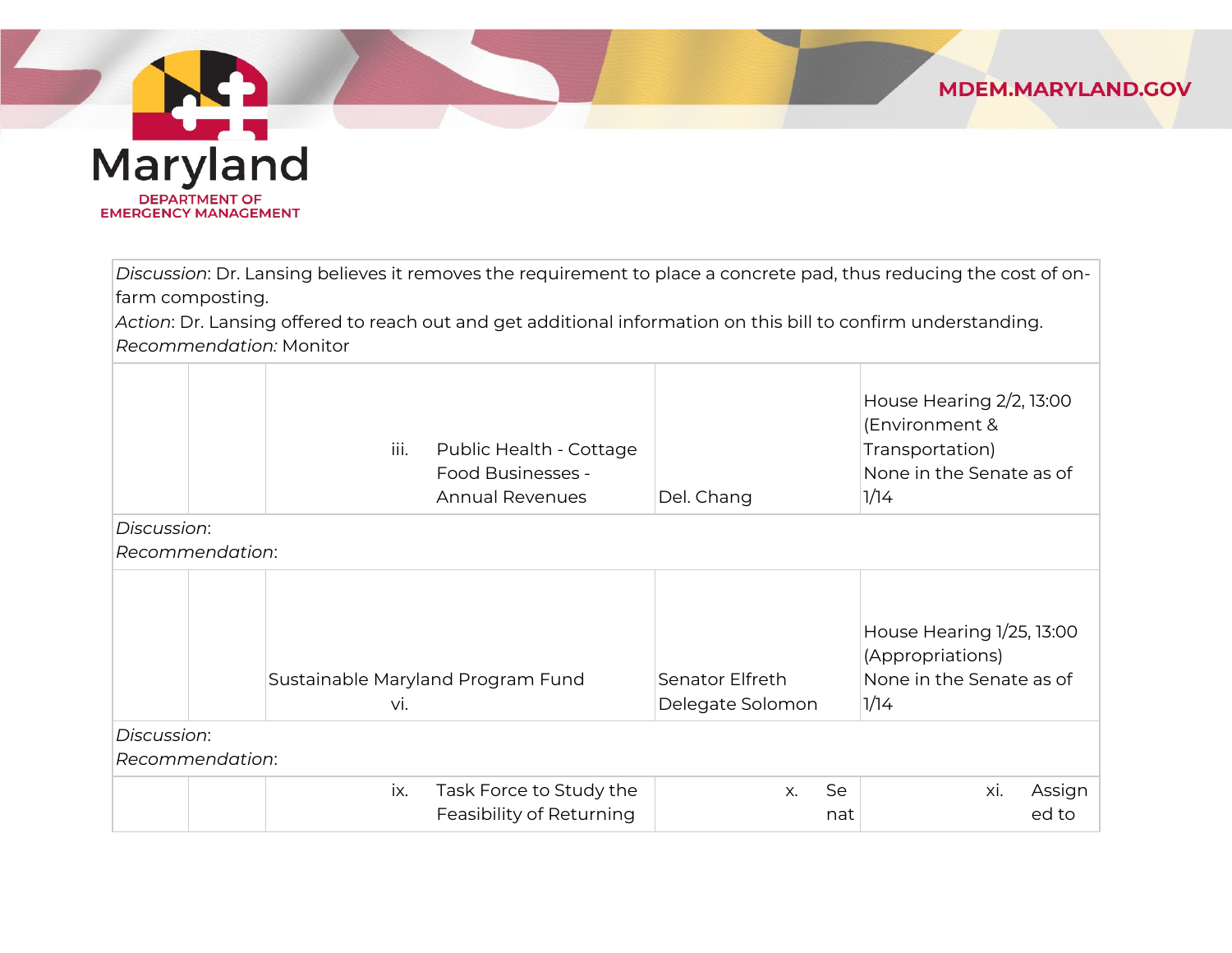



|                 | <b>State Meat Processing</b> | or   |                              | EHE,   |
|-----------------|------------------------------|------|------------------------------|--------|
|                 | Inspection (Farms Buy        |      | $\textsf{Cas}$               | no     |
|                 | Local Act)                   |      | sill                         | hearin |
|                 |                              | У    |                              | g yet  |
| Discussion:     |                              |      |                              |        |
| Recommendation: |                              |      |                              |        |
|                 |                              | XV.  | Se                           |        |
|                 |                              |      | nat                          |        |
|                 |                              | or   |                              |        |
|                 |                              |      | Bei                          |        |
|                 |                              |      | dle                          |        |
|                 |                              | xvi. | Del                          |        |
|                 |                              |      | eg                           |        |
|                 |                              |      | ate                          |        |
|                 |                              |      | Ch Assigned to Senate        |        |
|                 |                              |      | ark Finance, no hearing yet. |        |
| xiv.            | MEA - Resiliency Hub         |      | Assigned to House<br>ou      |        |
|                 | Grant Program and            |      | dia Economic Matters, no     |        |
|                 | Fund                         | n    | hearing yet.                 |        |
| Discussion:     |                              |      |                              |        |
| Recommendation: |                              |      |                              |        |